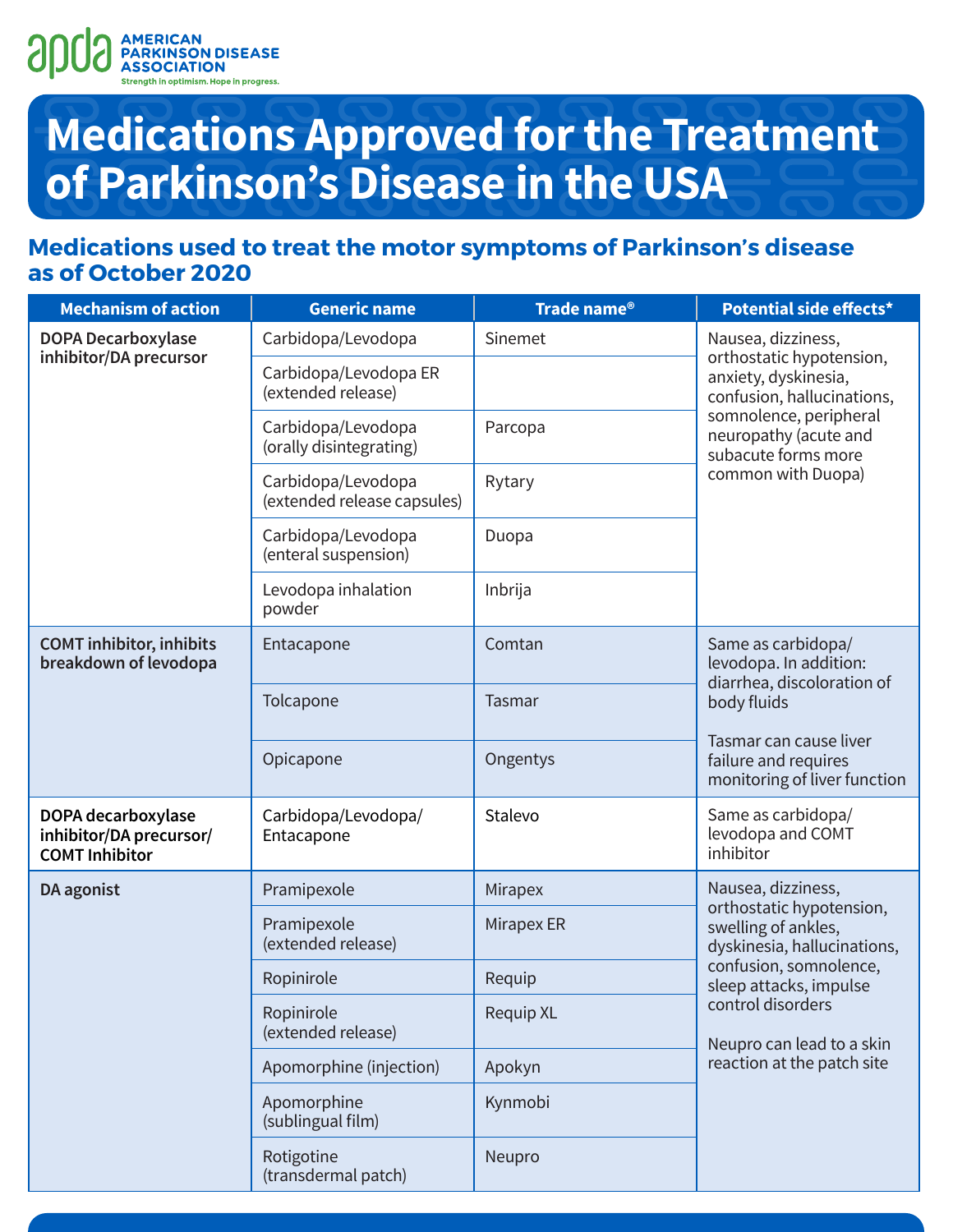

| <b>Mechanism of action</b>                                | <b>Generic name</b>                   | Trade name <sup>®</sup> | Potential side effects*                                                                                                   |  |
|-----------------------------------------------------------|---------------------------------------|-------------------------|---------------------------------------------------------------------------------------------------------------------------|--|
| <b>MAO-B inhibitor, inhibits</b><br>breakdown of dopamine | Selegiline                            |                         | Selegiline can cause                                                                                                      |  |
|                                                           | Selegiline<br>(orally disintegrating) | Zelapar                 | insomnia<br>Dizziness, nausea,<br>gastrointestinal upset,<br>dyskinesia, hallucinations,<br>confusion, headache           |  |
|                                                           | Rasagiline                            | Azilect                 |                                                                                                                           |  |
|                                                           | Safinamide                            | Xadago                  |                                                                                                                           |  |
|                                                           |                                       |                         | Note possible drug<br>interactions between<br>MAO-B inhibitors and other<br>medications                                   |  |
|                                                           |                                       |                         | Safinamide exerts its<br>effects through other<br>mechanisms of action as<br>well                                         |  |
| <b>Adenosine 2A inhibitor</b>                             | Istradefylline                        | Nourianz                | Dyskinesias, dizziness,<br>constipation, nausea,<br>hallucinations and<br>insomnia                                        |  |
| Mixed mechanisms,<br>including NMDA<br>antagonism         | Amantadine                            |                         | Hallucinations, leg<br>swelling, dizziness, mottled<br>skin (livedo reticularis),<br>confusion, dry mouth and             |  |
|                                                           | Amantadine<br>(extended release)      | Gocovri                 |                                                                                                                           |  |
|                                                           | Amantadine<br>(extended release)      | Osmolex ER              | eyes, constipation,<br>dizziness, orthostatic<br>hypotension, somnolence                                                  |  |
|                                                           |                                       |                         | Dose needs to be adjusted<br>for kidney dysfunction                                                                       |  |
| Anticholinergic                                           | Trihexyphenidyl                       |                         | Dry mouth and eyes,<br>constipation, urinary<br>retention, memory<br>impairment, confusion,<br>depression, hallucinations |  |
|                                                           | Benztropine                           | Cogentin                |                                                                                                                           |  |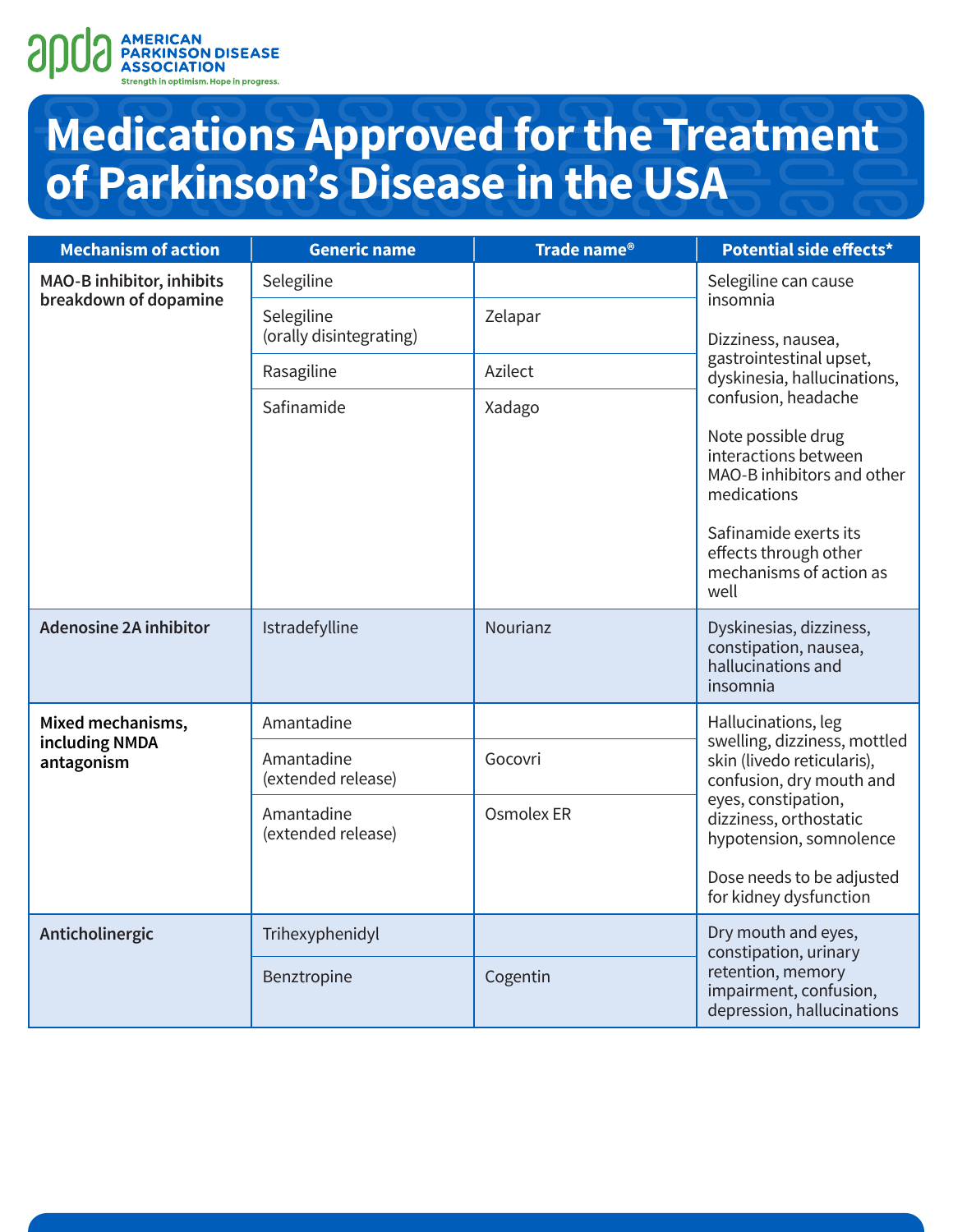

### **Medications used to treat the non-motor symptoms of Parkinson's disease as of October 2020\*\***

| <b>Symptom treated</b>                   | <b>Mechanism of action</b>        | <b>Generic name</b> | Trade name <sup>®</sup> | <b>Potential side</b><br>effects*                                                                                                                                                                                        |
|------------------------------------------|-----------------------------------|---------------------|-------------------------|--------------------------------------------------------------------------------------------------------------------------------------------------------------------------------------------------------------------------|
| Parkinson's disease<br>psychosis         | Inverse serotonin<br>agonist      | Pimavanserin        | Nuplazid                | Swelling of legs or<br>arms, nausea,<br>confusion,<br>constipation<br>QT interval<br>prolongation<br>(abnormal heart<br>rhythm), increased<br>risk of death in<br>elderly patients with<br>dementia-related<br>psychosis |
| Neurogenic<br>orthostatic<br>hypotension | Norepinephrine<br>precursor       | Droxidopa           | Northera                | Headache, dizziness,<br>nausea, high blood<br>pressure (especially<br>when lying down)                                                                                                                                   |
| Parkinson's disease<br>dementia          | Acetylcholinesterase<br>inhibitor | Rivastigmine        | Exelon                  | Stomach upset,<br>nausea, loss of<br>appetite                                                                                                                                                                            |

**COMT = cathechol-o-methyltransferase DA = dopamine DOPA = dopamine MAO-B = monoamine oxidase B NMDA = n-methyl-d-aspartate**

\* Additional side effects may occur. Please discuss with your health care provider.

\*\* The medications listed carry a specific indication for use in Parkinson's disease. Many other medications are used off-label for treatment of non-motor symptoms of Parkinson's disease.